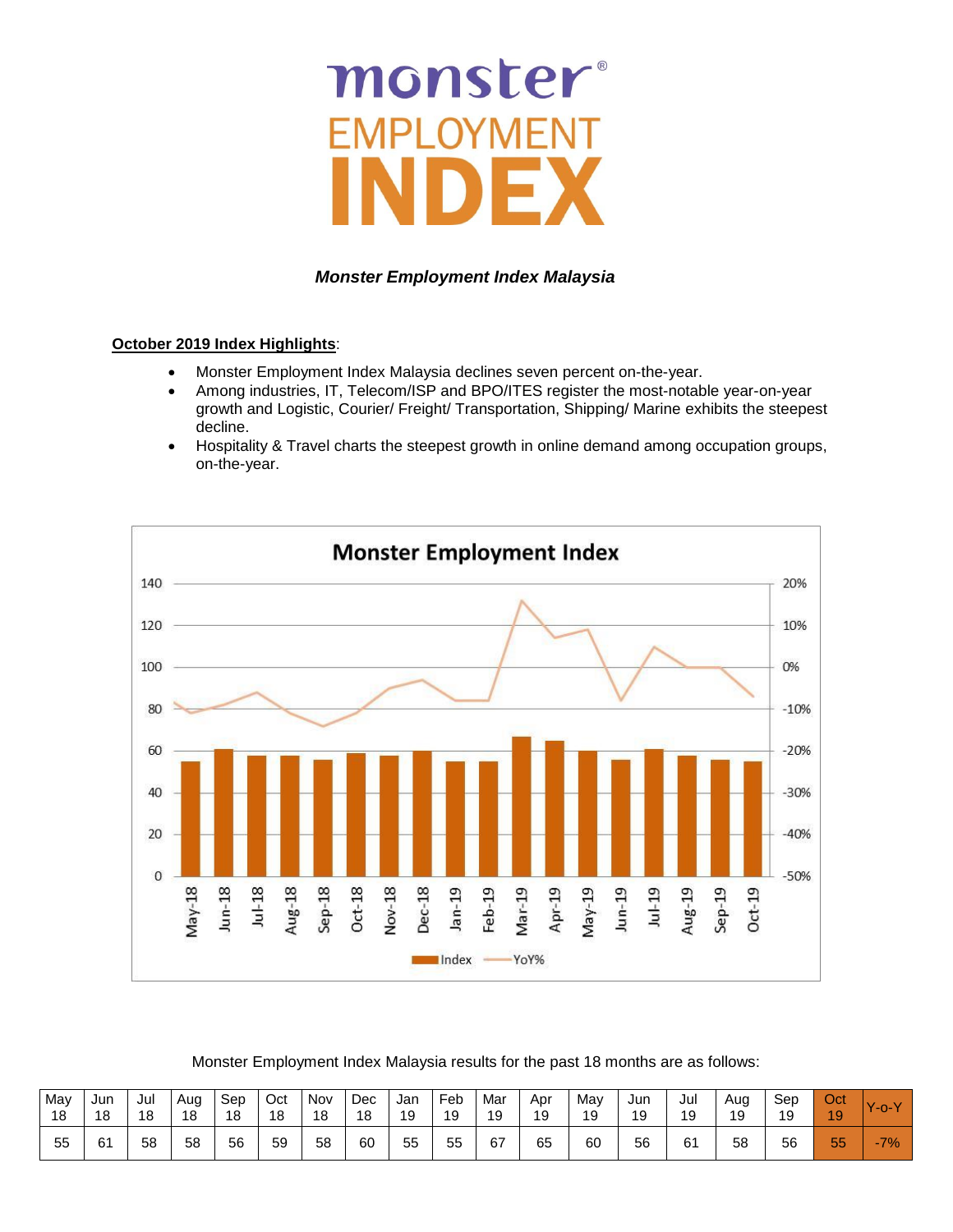**Industry Year-over-year Trends**: Two of the nine industry sectors monitored by the Index, witnessed growth in online recruitment activity.

- **IT, Telecom/ISP and BPO/ITES** (up 11 percent) continued to lead annual growth in online recruitment activity. However, growth momentum eased by 20 percentage points vis-à-vis last month. In short-term (six-month), the sector recorded increased demand of three percent.
- Year-on-year, **Hospitality** registered five percent growth in October 2019. The sector continued to witness uptrend in hiring activity for the seventh consecutive month.
- **Advertising, Market Research, Public Relations, Media and Entertainment** (down two percent) saw receded annual growth for the first time since July 2019. Nonetheless, on a month-on-month (up two percent) basis, the sector led e-recruitment activity among others.
- **Logistic, Courier/ Freight/ Transportation, Shipping/ Marine** (down 13 percent) exhibited the steepest decline among monitored sectors on annual basis.

| Year-over-year Growth                                                         | Oct<br>18 | Oct<br>19 | % Growth<br>$Y$ -o- $Y$ | Year-over-year Growth                                              | Oct<br>18 | Oct<br>19 <sup>1</sup> | % Grov<br>$Y$ -0- $Y$ |
|-------------------------------------------------------------------------------|-----------|-----------|-------------------------|--------------------------------------------------------------------|-----------|------------------------|-----------------------|
| IT, Telecom/ISP and<br><b>BPO/ITES</b>                                        | 124       | 138       | 11%                     | Retail                                                             | 43        | 40                     | $-7%$                 |
| Hospitality                                                                   | 55        | 58        | 5%                      | Engineering, Construction and<br><b>Real Estate</b>                | 62        | 56                     | $-10%$                |
| Oil and Gas                                                                   | 98        | 98        | $0\%$                   | <b>BFSI</b>                                                        | 64        | 57                     | $-11%$                |
| Advertising, Market Research,<br>Public Relations, Media and<br>Entertainment | 58        | 57        | $-2%$                   | Logistic, Courier/ Freight/<br>Transportation, Shipping/<br>Marine | 68        | 59                     | $-13%$                |

# **Top Growth Industries Lowest Growth Industries**

| <b>Year-over-year Growth</b>                                       | Oct<br>18 | Oct<br>19 | % Growth<br>$Y$ -o- $Y$ |
|--------------------------------------------------------------------|-----------|-----------|-------------------------|
| Retail                                                             | 43        | 40        | $-7%$                   |
| Engineering, Construction and<br><b>Real Estate</b>                | 62        | 56        | $-10%$                  |
| <b>BFSI</b>                                                        | 64        | 57        | $-11%$                  |
| Logistic, Courier/ Freight/<br>Transportation, Shipping/<br>Marine | 68        | 59        | $-13%$                  |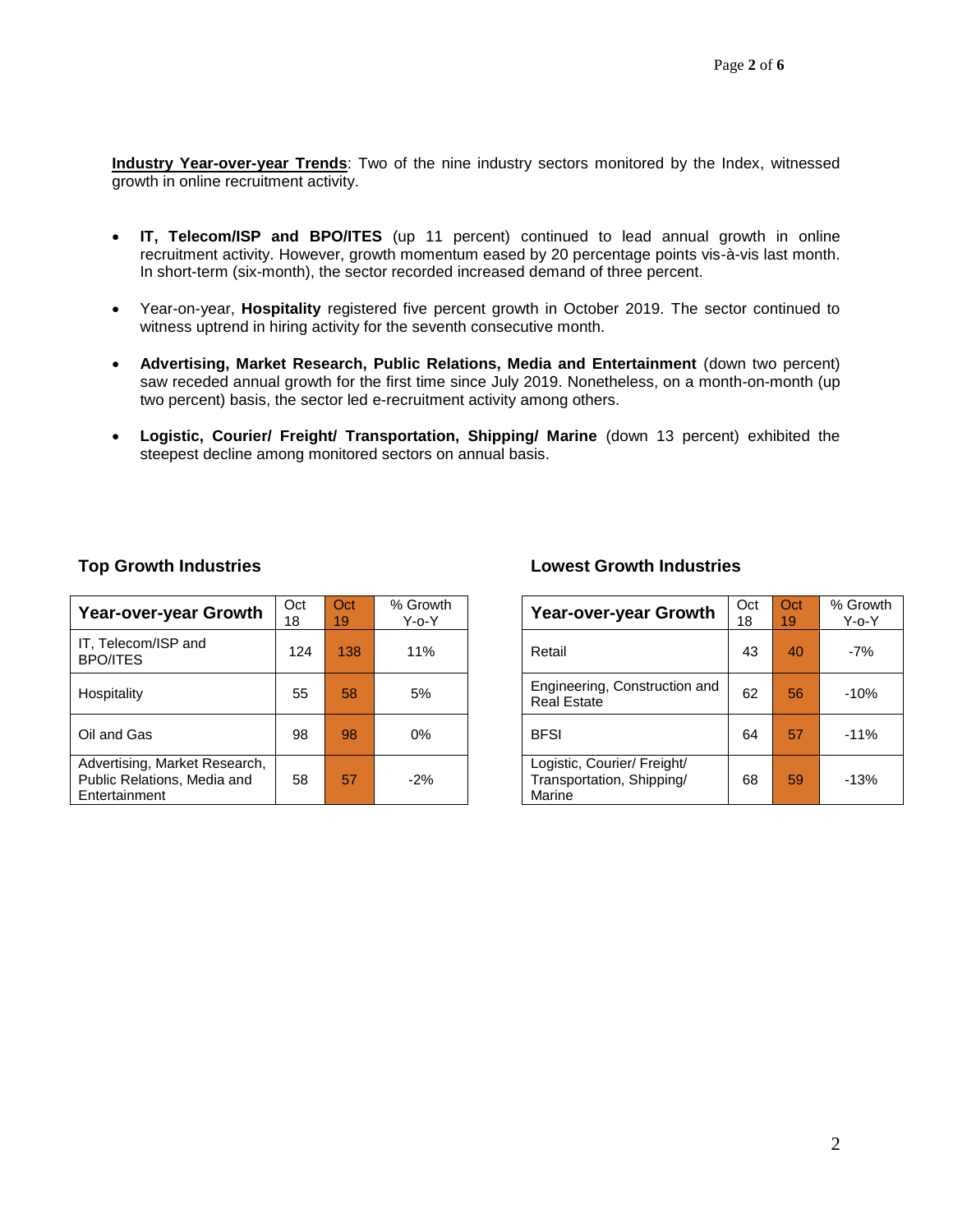**Occupation Year-over-year Trends**: Growth in online demand for professionals was positive in two of the nine job-roles monitored by the Index.

- **Hospitality & Travel** (up 18 percent) witnessed the steepest year-on-year growth among occupation categories. In short-term as well, the job-role fared well; up three percent on both month-on-month and six-month basis.
- Online demand for **Software, Hardware, Telecom** (up 15 percent) professionals continued to record growth and rank among the top growth occupations since the beginning of 2019. Month-on-month, the job-role registered hike of three percent; up from two percent last month.
- Annual demand for **Sales & Business Development** (down seven percent) professionals saw a dip for the first time since March 2019. Pace of growth eased by 11 percentage points compared to last month. Even in short-run, the job-role underperformed; down five percent (month-on-month), down nine percent (three-month) and down 13 percent (six-month).
- **Customer Service** (down 20 percent) professionals registered the most-notable decline, on-the-year.

| Year-over-year Growth       | Oct<br>18 | Oct<br>19 | % Growth<br>$Y$ -o- $Y$ | Year-over-year Growth                   | Oct<br>18 | Oct<br>19 | % Grov<br>$Y$ -o- $Y$ |
|-----------------------------|-----------|-----------|-------------------------|-----------------------------------------|-----------|-----------|-----------------------|
| Hospitality & Travel        | 34        | 40        | 18%                     | Purchase/ Logistics/ Supply<br>Chain    | 72        | 66        | $-8%$                 |
| Software, Hardware, Telecom | 67        | 77        | 15%                     | Engineering /Production, Real<br>Estate | 66        | 60        | $-9%$                 |
| Marketing & Communications  | 78        | 76        | $-3%$                   | Finance & Accounts                      | 65        | 56        | $-14%$                |
| HR & Admin                  | 58        | 55        | $-5%$                   | <b>Customer Service</b>                 | 30        | 24        | $-20%$                |

# **Top Growth Occupations Lowest Growth Occupations**

| <b>Year-over-year Growth</b>            | Oct<br>18 | Oct<br>19 | % Growth<br>$Y$ -o- $Y$ |
|-----------------------------------------|-----------|-----------|-------------------------|
| Purchase/Logistics/Supply<br>Chain      | 72        | 66        | $-8%$                   |
| Engineering /Production, Real<br>Estate | 66        | 60        | -9%                     |
| Finance & Accounts                      | 65        | 56        | $-14%$                  |
| <b>Customer Service</b>                 | 30        | 24        | $-20%$                  |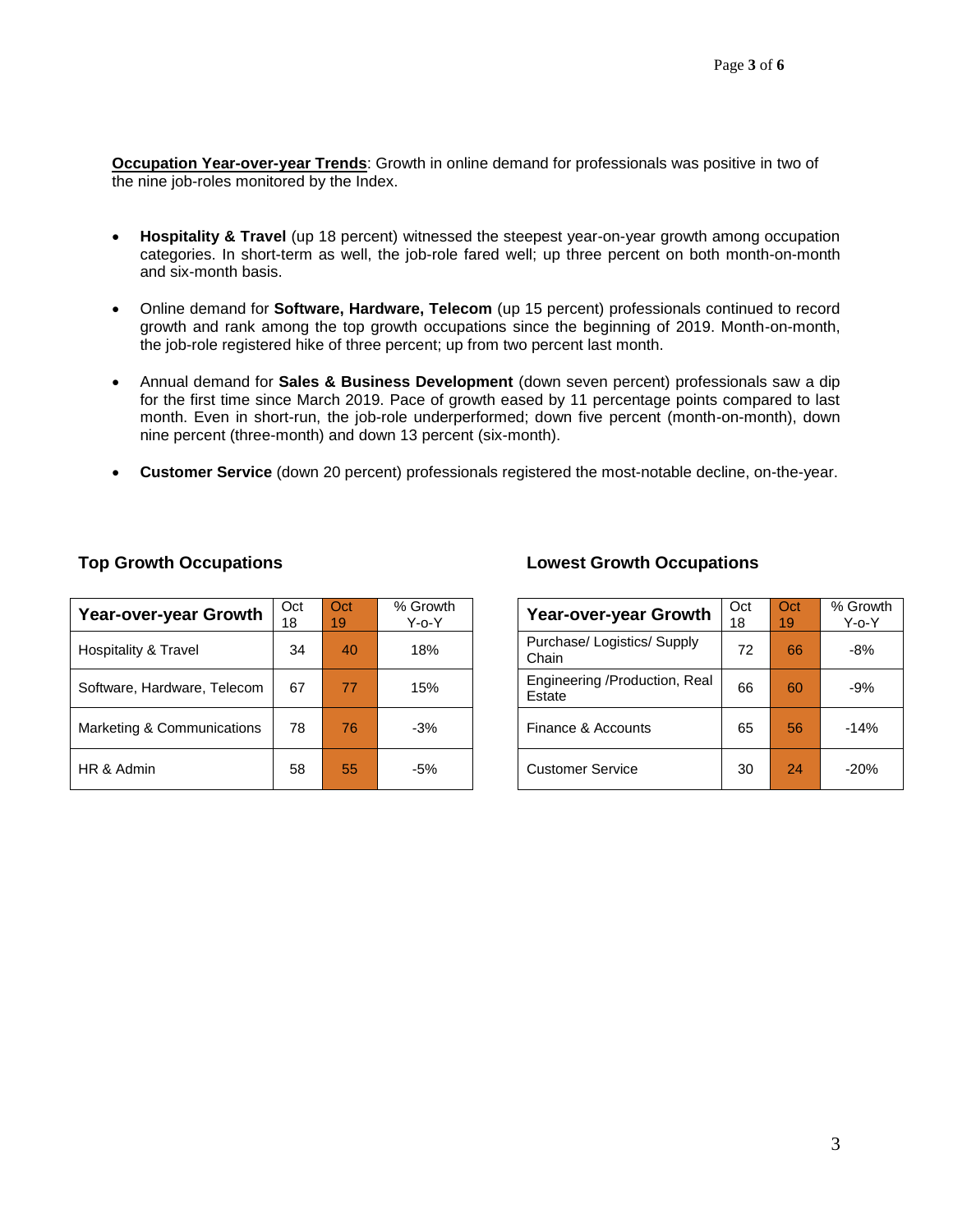# **COUNTRY-WISE TRENDS**

# **Singapore Highlights**

- Monster Employment Index Singapore charts 20 percent growth in October 2019 from the year-ago level.
- Among industry sectors, IT, Telecom/ISP and BPO/ITES witnesses the most-notable growth; and, Production/Manufacturing, Automotive and Ancillary matches the corresponding period a year-ago.
- Software, Hardware, Telecom professionals record the steepest growth in online demand, on annual basis.

| Year-over-year Growth                                                         | Oct<br>18 | Oct<br>19 | % Growth<br>$Y$ -0- $Y$ |               | <b>Year-over-year Growth</b>                          | Oct<br>18 | Oct<br>19 | % Gro |
|-------------------------------------------------------------------------------|-----------|-----------|-------------------------|---------------|-------------------------------------------------------|-----------|-----------|-------|
| IT, Telecom/ISP and<br><b>BPO/ITES</b>                                        | 158       | 233       | 47%                     | Import/Export |                                                       | 81        | 87        |       |
| Advertising, Market<br>Research, Public Relations,<br>Media and Entertainment | 115       | 153       | 33%                     |               | Shipping/Marine                                       | 90        | 92        |       |
| Hospitality                                                                   | 106       | 141       | 33%                     |               | Production/Manufacturing,<br>Automotive and Ancillary | 104       | 104       |       |

| Year-over-year Growth       | Oct<br>18 | Oct<br>19 | % Growth<br>$Y$ -o- $Y$ | <b>Year-over-year Growth</b>         | Oct<br>18 | Oct<br>19 | % Gro<br>$Y$ -o- |
|-----------------------------|-----------|-----------|-------------------------|--------------------------------------|-----------|-----------|------------------|
| Software, Hardware, Telecom | 122       | 167       | 37%                     | Purchase/ Logistics/ Supply<br>Chain | 92        | 96        | 4%               |
| Hospitality & Travel        | 93        | 124       | 33%                     | <b>Real Estate</b>                   | 89        | 92        | 3%               |
| <b>Health Care</b>          | 107       | 126       | 18%                     | Legal                                | 105       | 107       | 2%               |

# **Singapore Top Growth Industries Singapore Lowest Growth Industries**

| $\overline{\text{Det}}$<br>8 | Oct<br>19 | % Growth<br>$Y$ -o- $Y$ | <b>Year-over-year Growth</b>                          | Oct<br>18 | Oct<br>19 | % Growth<br>$Y$ -o- $Y$ |
|------------------------------|-----------|-------------------------|-------------------------------------------------------|-----------|-----------|-------------------------|
| 158                          | 233       | 47%                     | Import/Export                                         | 81        | 87        | 7%                      |
| 115                          | 153       | 33%                     | Shipping/Marine                                       | 90        | 92        | 2%                      |
| 106                          | 141       | 33%                     | Production/Manufacturing,<br>Automotive and Ancillary | 104       | 104       | $0\%$                   |

# **Singapore Top Growth Occupations Singapore Lowest Growth Occupations**

| <b>Year-over-year Growth</b>         | Oct<br>18 | Oct<br>19 | % Growth<br>$Y$ -o- $Y$ |
|--------------------------------------|-----------|-----------|-------------------------|
| Purchase/ Logistics/ Supply<br>Chain | 92        | 96        | 4%                      |
| <b>Real Estate</b>                   | 89        | 92        | 3%                      |
| Legal                                | 105       | 107       | 2%                      |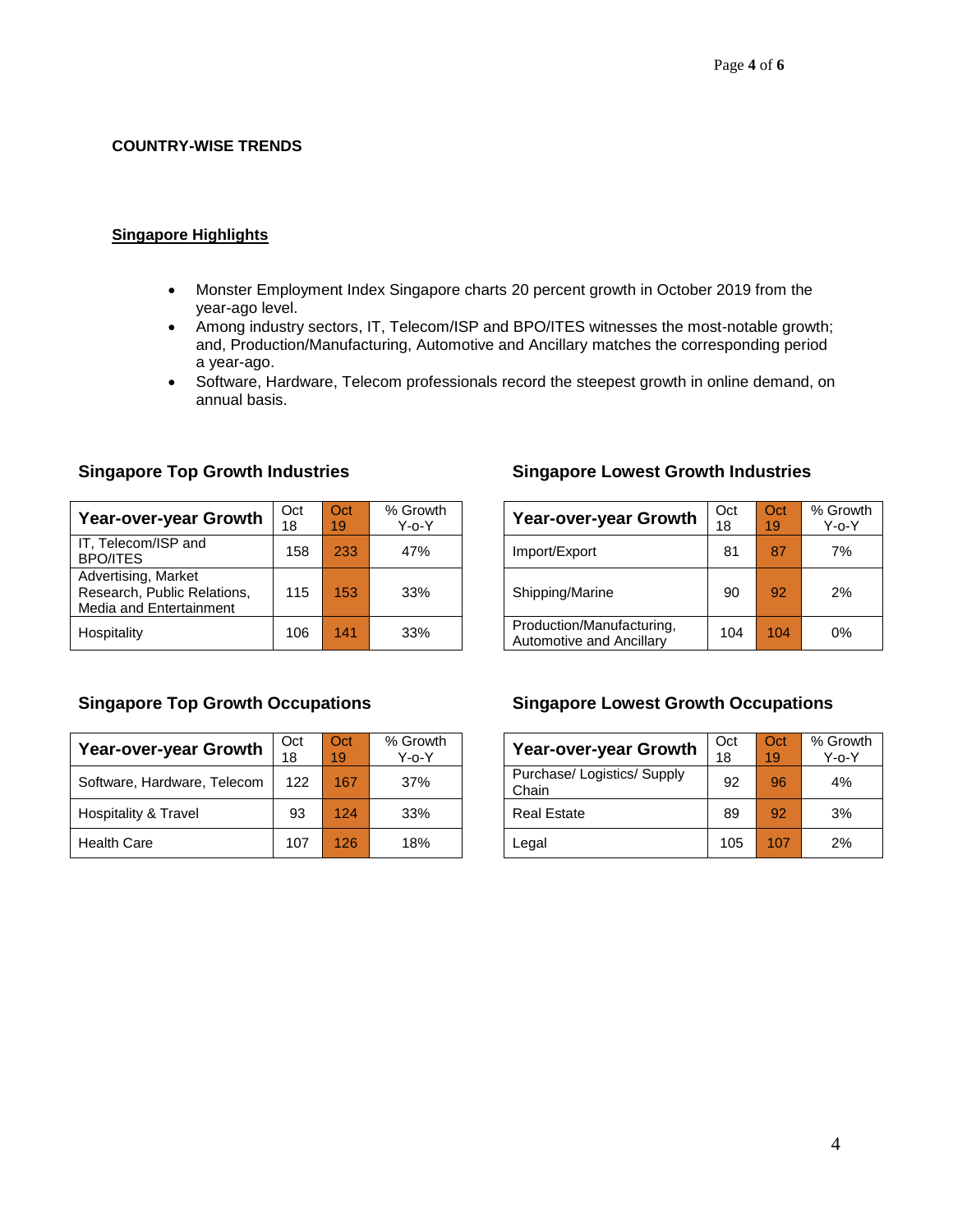# **Philippines Highlights**

- Monster Employment Index Philippines records growth of 15 percent between October 2018 and 2019.
- Education witnesses the most-notable annual growth among industry sectors; whereas, Engineering, Construction and Real Estate registers the least growth.
- Among job-roles, HR & Admin exhibits the most-notable demand from the year-ago level.

| <b>Year-over-year Growth</b>                                                  | Oct<br>18 | Oct<br>19 | % Growth<br>$Y$ -o- $Y$ | <b>Year-over-year Growth</b>                 | Oct<br>18 | Oct<br>19 | % Gro<br>Y-0- |
|-------------------------------------------------------------------------------|-----------|-----------|-------------------------|----------------------------------------------|-----------|-----------|---------------|
| Education                                                                     | 93        | 124       | 33%                     | <b>Health Care</b>                           | 131       | 140       | 7%            |
| Advertising, Market<br>Research, Public Relations,<br>Media and Entertainment | 129       | 162       | 26%                     | Hospitality                                  | 128       | 134       | 5%            |
| <b>BFSI</b>                                                                   | 154       | 190       | 23%                     | Engineering, Construction<br>and Real Estate | 91        | 92        | 1%            |

# **Philippines Top Growth Industries Philippines Lowest Growth Industries**

| <b>Oct</b><br>8 | Oct<br>19 | % Growth<br>$Y$ -o- $Y$ | Year-over-year Growth                        | Oct<br>18 | Oct<br>19 | % Growth<br>$Y$ -o- $Y$ |
|-----------------|-----------|-------------------------|----------------------------------------------|-----------|-----------|-------------------------|
| 93              | 124       | 33%                     | <b>Health Care</b>                           | 131       | 140       | 7%                      |
| 129             | 162       | 26%                     | Hospitality                                  | 128       | 134       | 5%                      |
| 154             | 190       | 23%                     | Engineering, Construction<br>and Real Estate | 91        | 92        | 1%                      |

| Year-over-year Growth      | Oct<br>18 | Oct<br>19 | % Growth<br>$Y$ -o- $Y$ | Year-over-year Growth                   | Oct<br>18 | Oct<br>19 | % Gro<br>Y-0- |
|----------------------------|-----------|-----------|-------------------------|-----------------------------------------|-----------|-----------|---------------|
| HR & Admin                 | 131       | 178       | 36%                     | Hospitality & Travel                    | 99        | 105       | 6%            |
| Finance & Accounts         | 158       | 199       | 26%                     | <b>Health Care</b>                      | 124       | 128       | 3%            |
| Marketing & Communications | 136       | 167       | 23%                     | Engineering /Production, Real<br>Estate | 92        | 92        | 0%            |

# **Philippines Top Growth Occupations Philippines Lowest Growth Occupations**

| <b>Year-over-year Growth</b>            | Oct<br>18 | Oct<br>19 | % Growth<br>$Y$ -o- $Y$ |
|-----------------------------------------|-----------|-----------|-------------------------|
| Hospitality & Travel                    | 99        | 105       | 6%                      |
| <b>Health Care</b>                      | 124       | 128       | 3%                      |
| Engineering /Production, Real<br>Estate | 92        | 92        | 0%                      |